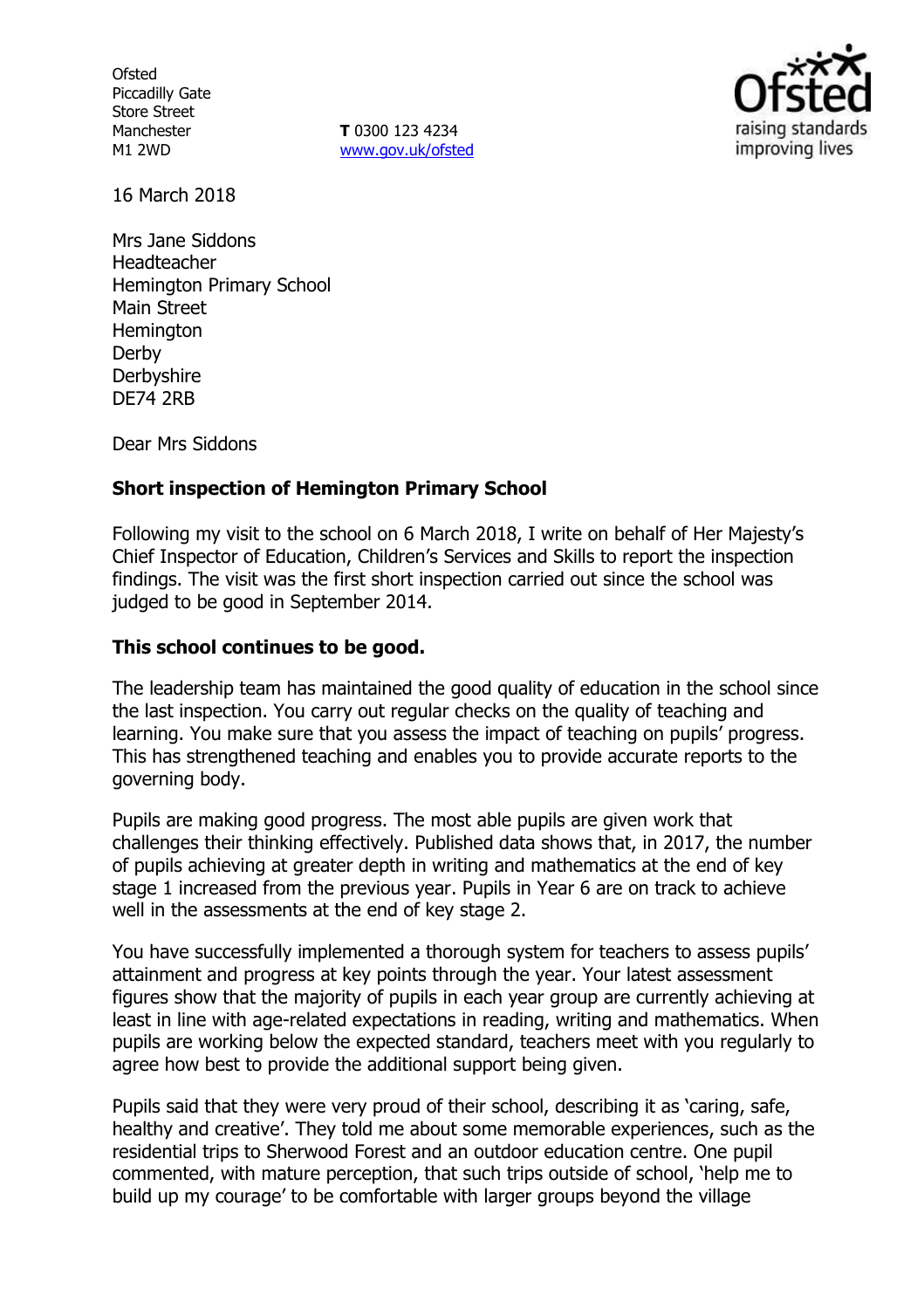

environment. Within school, pupils said that they value lessons which inspire their writing. They mentioned those in which they can write stories about an imaginary planet or involve learning about the myths of ancient Greece. Another spoke enthusiastically about a special 'maths afternoon' held at the end of term.

Pupils, parents and carers deeply value the benefits of a very small village school. A number of parents cited this as the reason for their choice of school, describing it as 'small and friendly'. Pupils say that they appreciate knowing everyone in the school. They feel playtimes are positive, because there is plenty of space and they are not overcrowded.

You and the other staff know the pupils and their individual needs very well. This enables you to make sure that the additional funding for disadvantaged pupils is used to tailor the provision to pupils' specific needs. This includes provision for those disadvantaged pupils who also have special educational needs (SEN) and/or disabilities. The school's pupil premium strategy document for 2017/18, however, has not been formally written and does not reflect the current provision in school. The strategy is not published on the school's website, as is required, to show accountability for the effective use of this additional funding.

The summary of your self-evaluation, in which leaders and the governing body set out current judgements about the school and the areas for improvement, is based on out-of-date figures. When analysing the school's performance, you have not taken into account pupils' achievements in 2016 and 2017, including at the end of the early years foundation stage. Consequently, the accuracy of your judgements and the basis for choosing the school's priorities for improvement are not as robust as they might be.

### **Safeguarding is effective.**

Pupils said that they feel safe at the school because, 'everyone is your friend' and, as they put it, 'a small school makes you feel safe'. Pupils also say that they feel confident that they can talk to the trusted adults around them if they have any worries or concerns. Pupils stated that bullying is rare. They are well informed about what constitutes bullying, how to avoid it and what to do if they encounter it.

A clear system is in place for reporting any concerns about a child's well-being to the designated leader for safeguarding. Your records show that, when concerns have been raised, appropriate actions are taken, including external referrals where necessary.

Your recruitment checks on staff and volunteers meet statutory requirements. You have ensured that all safeguarding arrangements are fit for purpose and well documented.

# **Inspection findings**

■ The school currently has its first cohort of pupils in Year 6 since it changed the age at which pupils leave. Until this school year, pupils left the school at the end of Year 5. The current teacher for Years 5 and 6 knows the pupils in Year 6 very well because she has taught them for the past two years. In addition, she has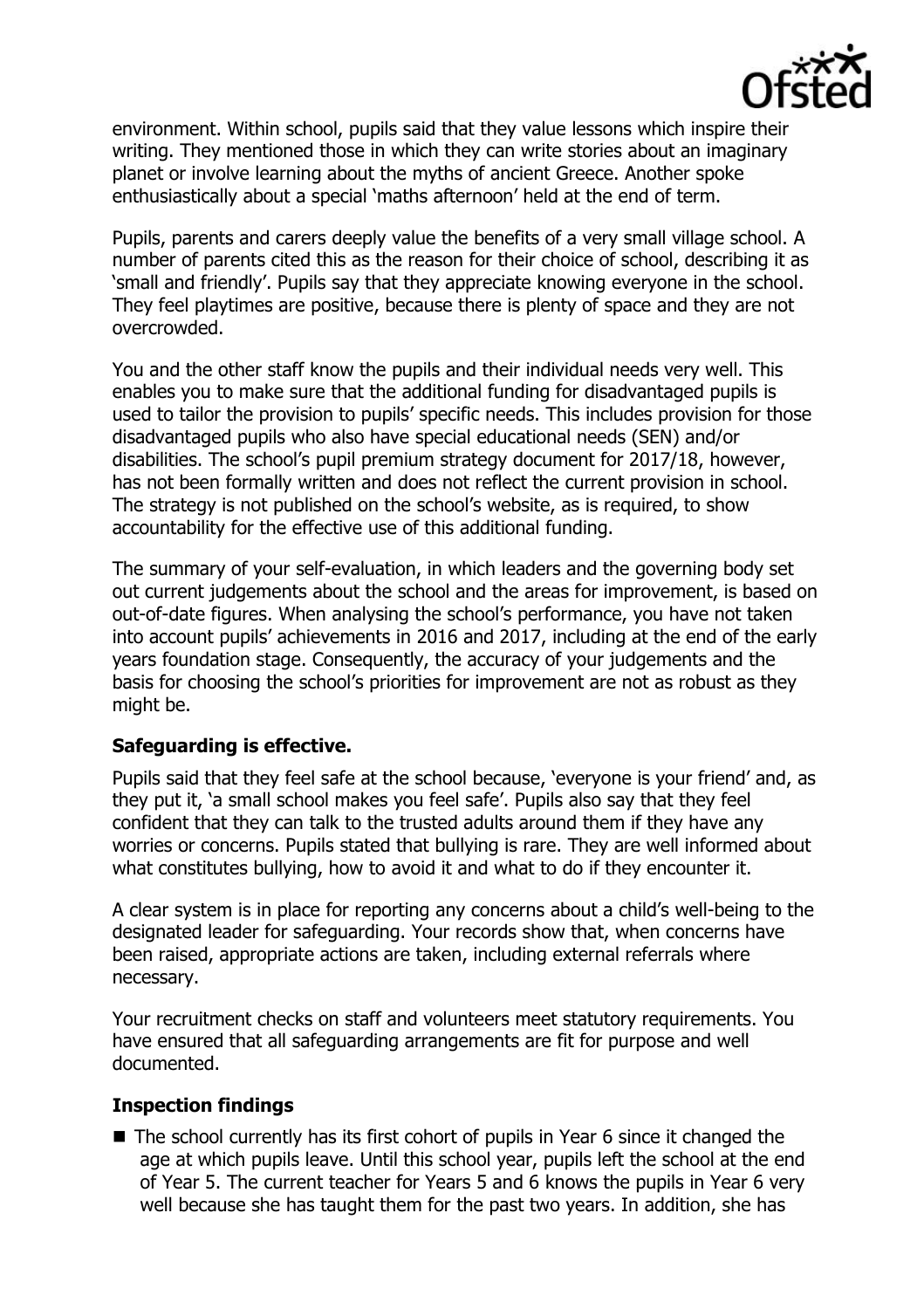

prior experience of teaching Year 6. Leaders made sure that the school was well prepared for the incorporation of Year 6 through staff training, and by adapting the curriculum and resources. Teachers checked the accuracy of their assessments of pupils' work by working with teachers in other local schools.

- You have ensured that parents are kept well informed about the changes in Years 5 and 6 by means of a 'SATs parents evening' as well as the usual parent–teacher consultations. Parents expressed their confidence in the school to handle the demands of Year 6, saying that they feel the school is 'coping very well'. Parents said that the teacher is ensuring that 'children learn without the pressure'.
- Evidence from learning in lessons and from work in their books shows that the school's current assessments in Year 6 are accurate. Pupils in Year 6 are making good progress in reading, writing and mathematics. In particular, just over half are currently attaining at greater depth in writing.
- The quality of pupils' writing is a particular strength of the school. For example, a pupil in Year 4 had written that, 'the poster flapped about like a trapped bird in the howling wind'. Elsewhere, pupils in Year 3 were working excitedly together to collect words to describe chocolate, coming up with examples such as 'smooth' and 'sumptuous'. Children in the early years are quickly acquiring confidence and skill in their early efforts at writing. All are making good progress and some can attempt two or three short written sentences independently.
- During the inspection, we considered together how well the small number of disadvantaged pupils in school are currently achieving. It was unclear, because of the lack of published information on the school website, how the additional funding for disadvantaged pupils is being used. Evidence from your latest assessment information and pupils' work confirms that disadvantaged pupils across the school are currently making good progress in their target areas. Those pupils who also have SEN and/or disabilities are also making good progress from their starting points.
- Some aspects of leadership and management lack accuracy and attention to detail. In particular, the summary of the school's self-evaluation is based on outof-date information. Leaders and the governing body are not in a position, therefore, to work together to set priorities for improvement and make sure that the good standard of education is sustained. In addition, the school does not have a written pupil premium strategy for spending the additional funding for disadvantaged pupils in the current school year. This means that the governing body is not able to hold leaders to account for the effective use of these funds.

### **Next steps for the school**

Leaders and those responsible for governance should ensure that:

 $\blacksquare$  they publish and implement clear and precisely costed strategic plans for the use of pupil premium funding to help disadvantaged pupils to make good progress from their starting points